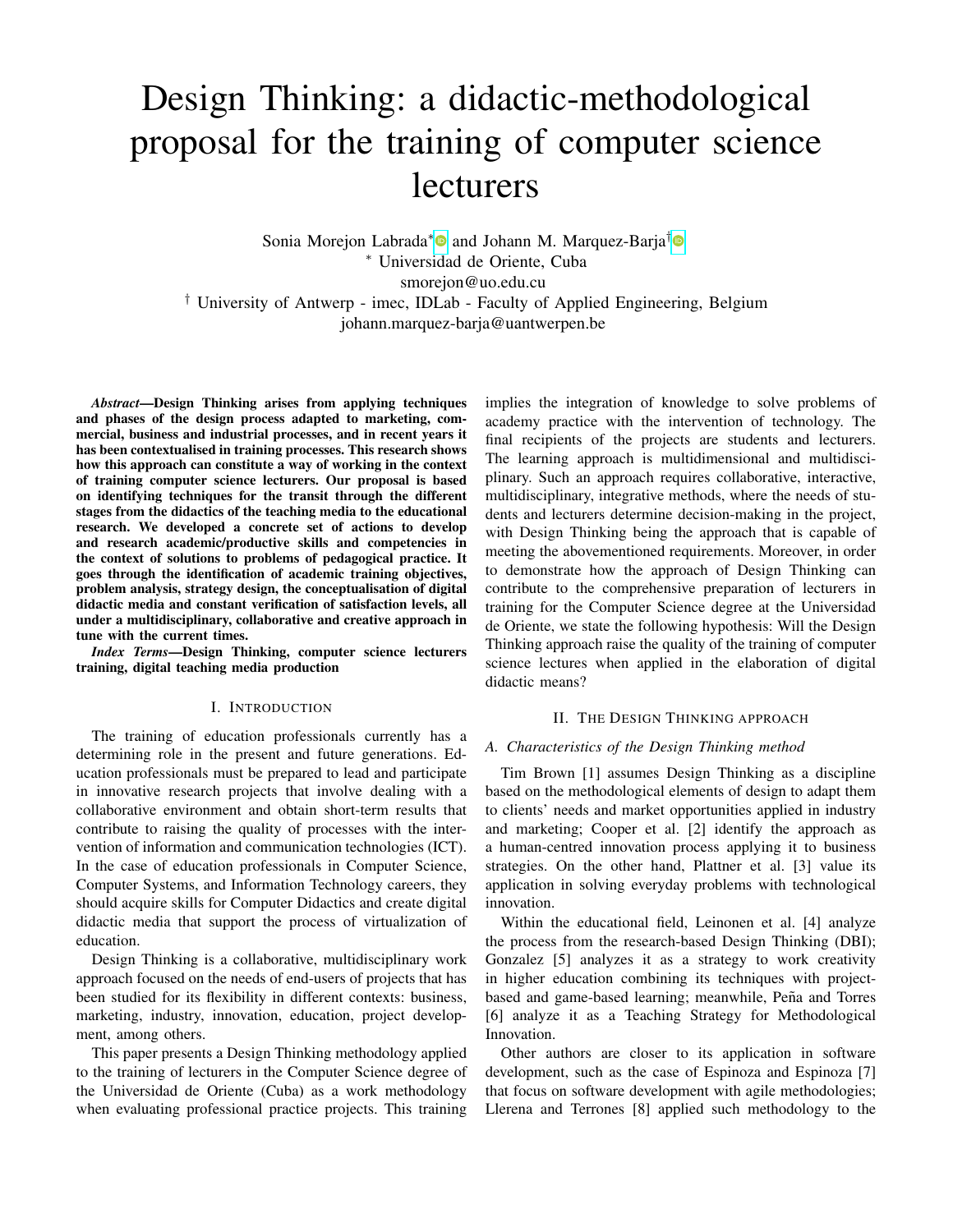development of information systems and user satisfaction in the context of industrial processes.

As abovementioned, Design Thinking is understood as a discipline, strategy, or methodology. Design is present in all spheres of life, products are designed, but strategies, processes, services, and intervention models are also designed; everything is the result of a previous design process. Under this conception, we can affirm that Design Thinking is a method that applies in all personal and professional contexts. To make a fair analysis of the subject, one must start from the characteristics that distinguish Design Thinking and how they are applied in the formative process of the Computer Science lecturers:

- It is people-centred. Part of the foundation of the design, which assumes the subject as the centre of the process, to the consideration of this researcher is the key to the success of its application in business, technological and educational processes, where it is necessary to understand for whom it is aimed, what they need, and what the recipients of the product or service expect, which gives it a humanistic, personalized, contextualized and scientific character. Such facts, applied to educational environments, has a critical connotation since, in this context, it implies having the student at the centre of the process, not as an object of study but as a subject that intervenes in it. This aspect has great significance since, as a biological entity, psychosocial is not limited to the analysis of the subject itself, but its relationships with the environment surrounding it and other subjects.
- It takes place in a collaborative environment. The design is a process that requires constant interaction with the public and the members of the work team; it is the form of feedback to define the understanding of the messages that are transmitted, the functionality of the products, the effectiveness of the solutions, the synergy with other processes with which it interacts to achieve the expected result more effectively. For this, it is essential to use participatory and teamwork techniques, the evaluation and constant feedback of the guidelines or requirements established by clients, users, colleagues, and supervisors at an individual and group level, under working conditions in collaborative environments in favourable communication climates. In training professionals in the education sector, teamwork skills are essential. The lecturer needs constant feedback from other specialists such as psychopedagogues, doctors, teachers of other subjects, parents, supervisors, and the students, so this is pertinent in their training.
- Conceptualization and Planning of the design process. The conceptualization in the design is the simplified, analyzed and ordered information embodied in an object. It is the basis for the creation of any designed element. *"[. . . ] As the first phase of any project, it collects information about the product, user, and context. The conceptualized design allows us to generate the shape*

*and attributes of a designed solution, satisfying a specific need successfully, fulfilling all the requirements, which we call the functional design"*[9]. This is assumed as a significant element in the procedural order since the search for information prior to conceptualization determines the structural organization of the visual language to be used to transmit visual messages. In the conceptualization in the educational context, the diagnosis has the role of inquiring about those questions that in the order of didactics affect the learning of students and in what conditions they exist, to later trace the actions that since the creation of a digital didactic medium they can minimize the current learning situation in a scientificmethodological way. In this sense, the diagnosis intends to collect data that allow the coding of visual messages to promote visual communication of educational software with potential users. Conceptualization constitutes the stage before planning; after knowing the essential elements that distinguish the process being designed, the subjects involved, and their relationships, one is in a position to plan. Planning implies projecting, defining objectives, tasks, times, the techniques to carry them out and thus theoretically anticipating the final result.

• Ideas representation and exploration techniques application. The search for user and/or customer needs is frequent in design processes; such needs determine the product, the objectives, the visual language to be used. Same as the first characteristic abovementioned, it considers the subject as the centre of the process. There are numerous techniques used to obtain information; such techniques are selected depending on the designed process. Later on, a set of techniques is proposed for each stage of the Design Thinking method.

In educational processes, obtaining information is done via multiple techniques, among which the following stand out: document review, observation, tests or exams, interviews, surveys, tests, and others. In any context where this method is applied, it is highly recommended to search for the details that determine the knowledge of the needs to be solved, based on questions (what, how, where, when, why, why, with what, to what extent, since when, in which other way).

On the other hand, one of its most distinctive characteristics is using visual resources to represent information related to the process, product, or service that is designed, intervening subjects and their relationships. The resources to represent information graphically today used are: mind maps, timelapse, timelines, graphs, tables, maps, infographics, matrices. Such resources facilitate the illustration of data, break language barriers, make it easier for the audiences to understand the information, and expand the communication capacity. For this, it is essential to have notions of the basic elements of design to create hierarchies, correct visualization, contrasts and readability.

• Testing and validation. It is a stage of the design process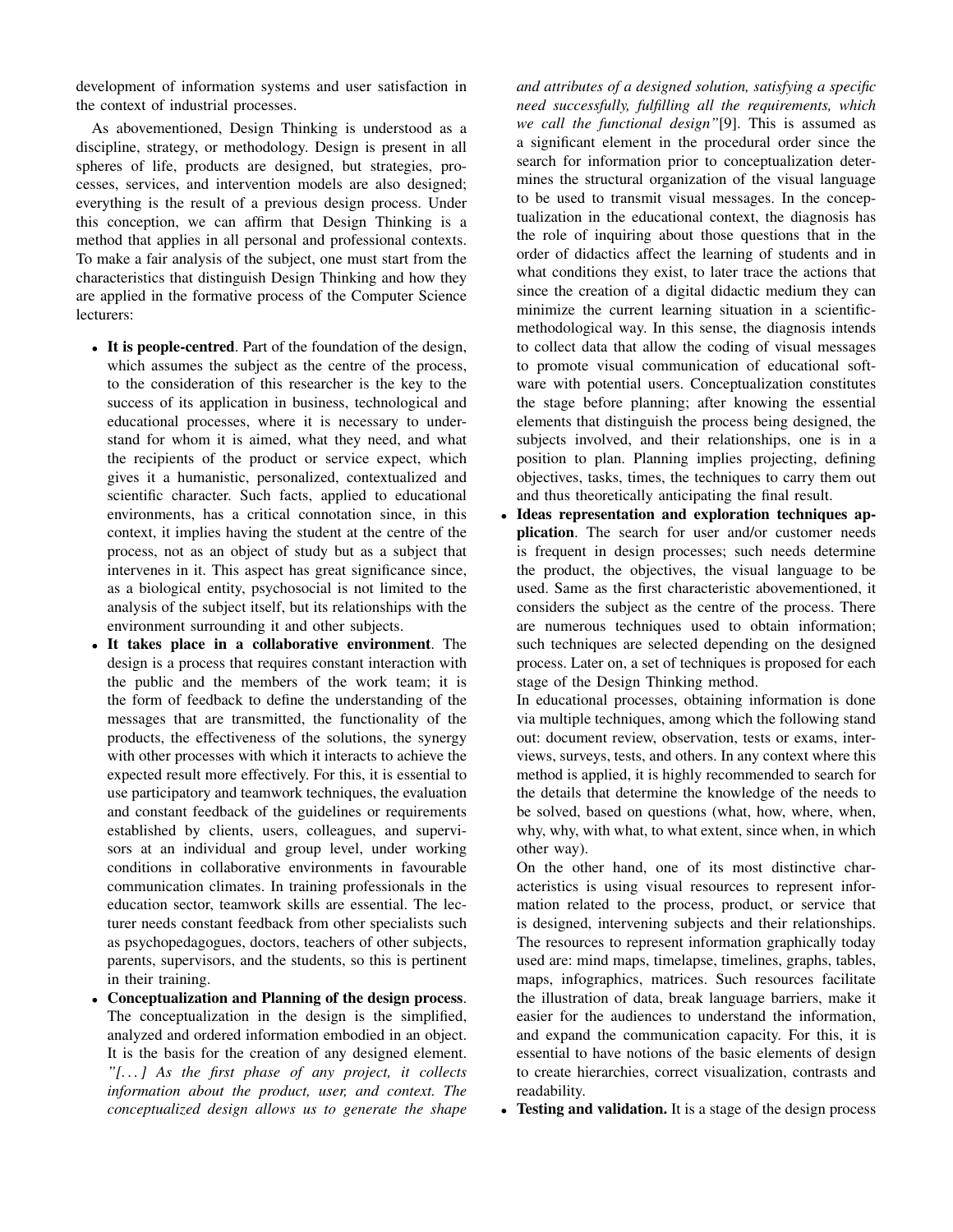<span id="page-2-0"></span>

Fig. 1: Phases of the Design Thinking method

that confirms or refutes what was projected and designed. The tests allow us to define to what extent the solution selected and produced satisfies the needs that motivated the design process. This stage applies to any context, in the case of educational processes, it has particular importance in decision-making, the design of intervention strategies, the development of teaching methods so that the feedback that occurs in the validation processes allows confirming a hypothesis raised in the conceptualization and planning of what is designed.

As aforementioned, the characteristics of the Design Thinking method shows that it is not only relevant in the context of business, the marketing processes for which it was devised, but that it is possible to extrapolate it to the educational context.

## *B. Phases of the Design Thinking method*

.

The Design Thinking method requires going through a succession of phases in which the method evolves towards obtaining the desired results. It constitutes an iterative and incremental process in such a way that the result of each phase constitutes the basis of the subsequent phase; from the above, we can affirm that it is systemic since it maintains synergy between the components of the process, service or product being designed.

The following phases are presented and a brief explanation of each one of them in Figure [1](#page-2-0)

• Empathize: It is the ability to imagine the world from different perspectives to understand people's habits. It consists of creating an empathic feeling and understanding of the problem we are willing to solve. For this, it is essential to delve into the details of the problem to understand all the analysis edges that it has. It allows us

to know the subjects involved and their needs, in what context they operate, what activities they carry out, how they do them, what it depends on and what other process it is related to.

- Define: One has to define the problem through creativity clearly. Define the solution so that one can get to it. At this stage, different ways of solving the problem should have been explored from a deep analysis of the background of the problem. It cannot be done without a collaborative and participatory environment.
- Devise: The defined solution is executed, conceptualizing the proposal and planning the resources to be used for its execution. The basis of creativity is imagination; a specific context is not limited but interacts with others influencing their improvement, evidencing the synergy between them.
- Prototype: It represents how the final result will be in a previous stage. It favours identifying non-functional elements and validating the solution depending on the results and thus redesigning the solution if required.
- Test: It is the phase that closes the process cycle in which the solution's effectiveness is determined, and the endusers' satisfaction is evaluated, and to what extent the established needs or requirements are satisfied.

To develop each of the phases of the Design Thinking method, different techniques are suggested that facilitate the fulfilment of its objectives; Figure [2](#page-3-0) shows the characteristics that typify the process.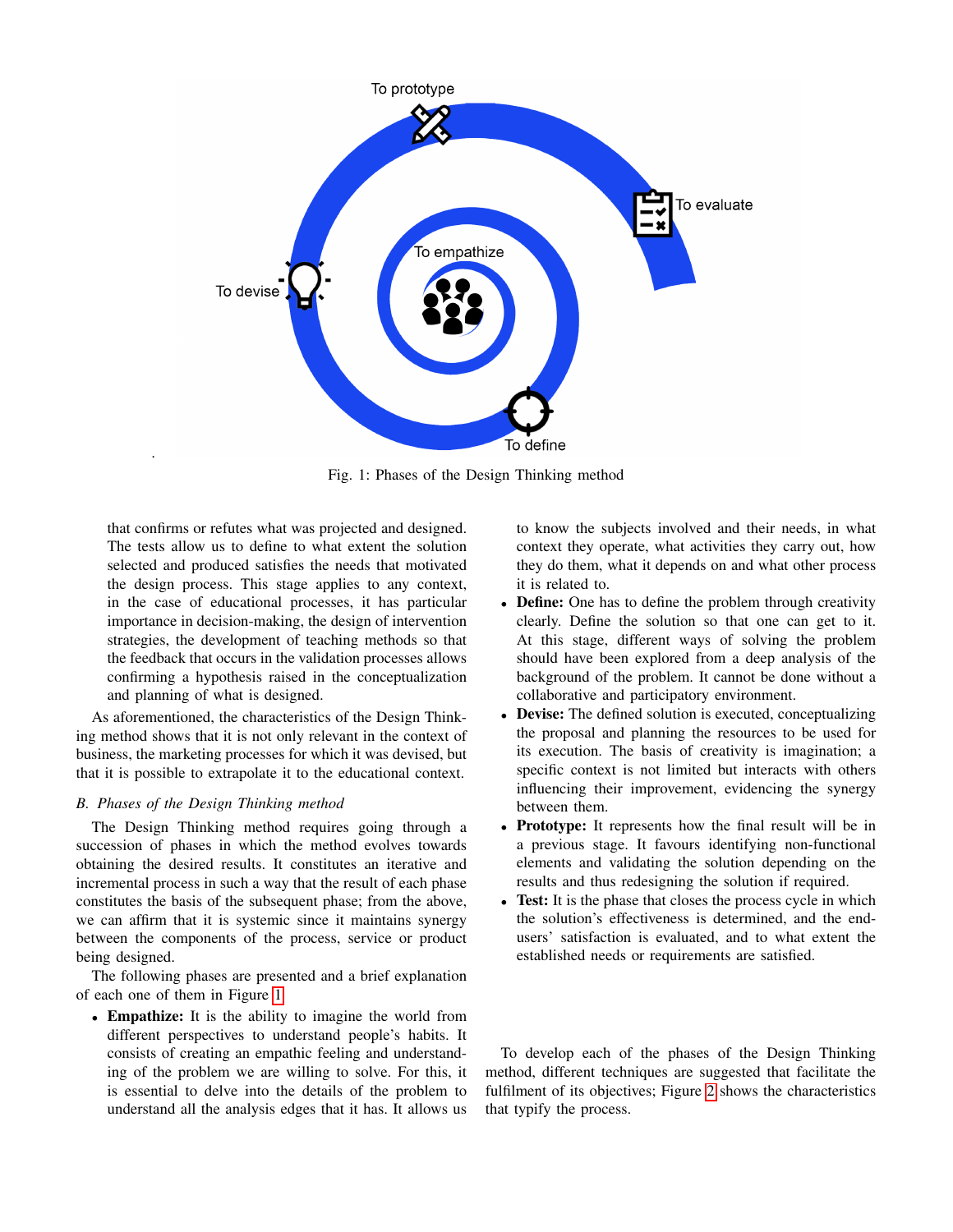<span id="page-3-0"></span>

Fig. 2: Phases of the Design Thinking method

*C. The approach of Design Thinking in the creation of integrative projects for the training of Computer Science teachers in the elaboration of digital didactic means*

The discipline, Investigative Labor Training (FLI) is presented in the curriculum E of the Bachelor's Degree in Computer Education with a new conception, which in addition to the investigative labour practice, occupies a significant role in the study of the contents of the Methodology of the Educational Research, the particular didactics of Computer Science and the preparation for the exercise of the culmination of studies.

This discipline enables the integration of the content acquired in basic training, specialized basic training and basic training of the profession, through the realization of the professional situations of the pedagogical process in general and the teaching-learning process of the Computer Science subject in education, as well as, the solution to problems of the profession through the scientific method. This concretion must be achieved in the pedagogical group of the year by integrating the academic, labour, research and university extension components as substantive processes of Higher Education. Despite the work carried out, difficulties are evident in the presentation of integrative projects by students such as:

- Limitations in the interdisciplinary conception of the integrative exercises focused on fulfilling the objectives of the year.
- Insufficiencies in the design of activities related to work practice lead to pedagogical, scientific and research training.
- Limitations for oral, written and visual communication to explain the results obtained.
- Establishment of logical expressions for problem-solving.
- Insufficient capacity to integrate knowledge to solve problems in the educational practice.
- The training has a technical approach towards mastering computer tools.
- Difficulty developing teamwork.

The integrative exercise is a formative commitment, which has the explicit purpose of developing a research culture with a professional approach. It seeks the integration of the theoretical contents of each training course around a problematic academic nucleus and/or the real context [10].

The integrative exercise is assumed to be a problem situation structured from an integrating axis (the scientific problem) composed of interdisciplinary problems and tasks. Its main objective is to learn to relate the appropriate specialized knowledge from the interdisciplinarity through the conjugation of scientific research methods and the articulation of the forms of organization of the activity. This allows achieving integrated knowledge, expressed in a new synthesis and in increasingly whole ideas of objects, phenomena, and work practice processes.

In the Bachelor's degree in Computer Education, the student prepares himself/herself not only to teach the contents, but also to teach the design and evaluation of digital didactic means used in the training process. To do this, the student faces research processes where he/she must apply the contents received during the degree of the different modules of the Theory of Education track that allow him/her to evidence the need, the content addressed, the design, the application, and the effectiveness of the didactic means worked within a group of students, in correspondence with their psycho-pedagogical features with a project approach in which the evolution of the project is presented at different moments of the training process.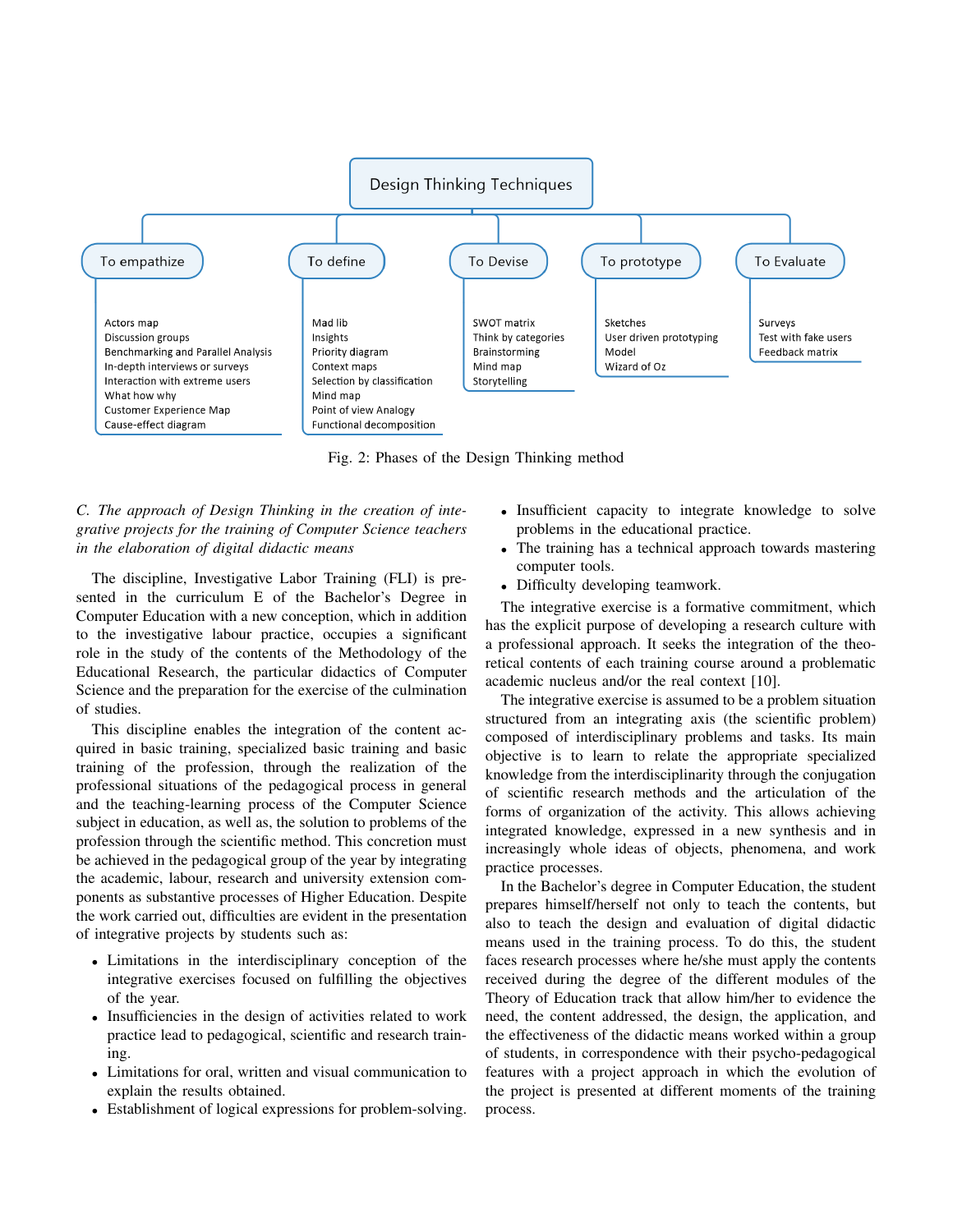For the above reasons, the Design Thinking method proposes a procedure for its application in the research process adapted to the stages of educational research. application in the research process adapted to the stages of educational research, please refer to Fig. [3.](#page-5-0)

For the methodological treatment of this process in the training context, the following teaching methods, forms of organisation, evaluations, and means are proposed to enable for the Design Thinking method in the classrooms [4.](#page-5-1)

# *D. Benefits of the application of the Design Thinking method in the training of the Bachelor of Computer Science Education*

As already mentioned, design thinking is an innovative method that enhances analytical, logical, visual thinking, the development of creativity and collaborative work in those who use it. That benefit in the training of teachers the development of capacities and abilities based on their performance from the didactic, investigative and technological point of view. The advantages of this in the training of the Computer Science teacher are listed below.

- To develop of innovative thinking through the use of research methods and techniques to explore the context of the problem to be solved and the needs of the users.
- To develop of productive thinking for the development of a relevant digital didactic medium, adapted to the needs of students and teachers, functional and aesthetically correct.
- To use a universal visual language that can be understood by the widest possible audience.
- To adapt to new contexts, experiences and users, focusing on meeting the needs.
- To develop visual thinking on the principle that "less is more", being able to convey a message with the minimum of visual resources necessary.
- To apply best practices based on design patterns of authoritative institutions in the field, ISO standards, style and interaction standards, etc.
- To develop the ability to anticipate the effects of design on users.
- To map the functionalities from the needs and conditions of the users and managers of the application, acting as an interface between the demands of both actors in the process.

## III. EVALUATION

Given the characteristics and advantages of the Design Thinking method for product development processes, it was necessary to test and to verify its effectiveness in training processes. To do this, we chose the Bachelor's degree in Computer Education, which through the application of evaluations with a project approach, allowed all the disciplines of the curriculum to be used in educational research and the creation of a digital didactic medium.

To carry out the validation of the results, we created work teams that brought together lecturers from all the subjects of the year, in which activities or tasks had to be created, that contributed to the development of the integrated project that

responds to the research of an object of study from the didactic and investigative standpoint, and to the production of a digital didactic medium to contribute to the transformation of the investigated object.

In each year of the degree, integrative projects were created that were relevant to the objectives of each year, the subjects and the technological mastery of computer tools, depending on the year of study, for the development of digital lecturing aids.

Starting from the creation of the activities of the integrative projects, the students carried out their research by applying the phases of the Design Thinking method to respond to the different tasks covering the academic and research aspects in the production of the digital didactic medium.

Among the aspects that we evaluated to measure the effectiveness of the proposed methodology are:

- Use of various techniques to obtain information from the context in which the research is carried out.
- Use of visual language for the representation of information.
- Ability to analyze the problem to be solved from various perspectives.
- Creativity in solving the problem.
- Interaction with other classmates, teachers, specialists, searching and/or validating solutions.
- Relevance of the digital teaching medium with the defined objectives, the characteristics of the users and the context of the research.
- Means used for the validation of results.

## *A. Materials and methods*

The research has a qualitative approach that allows us to measure the integration capacity and the performance of the students in relation to the evaluative projects in the development of digital didactic media. Theoretical methods were used for this purpose: Analysis-Synthesis, Systemic and empirical approach, Hermeneutic-Dialectic and empirical methods Observation guide, Heuristic evaluation guide and Surveys.

From a population of 161 students, we selected an intentional sample of 74 students of the last years of the career (11 from 4th in the Day Course and 63 from 5th Course)

For the lecturers: methodological activities were carried out to adjust the evaluations according to the objectives of the year and the integrative work developed; adjustments were made to the syllabuses of the different subjects according to the curricular integration; seminars were given to lectures to apply the design thinking approach combining didactic, semioticvisual and technological elements to evaluate the research reports, teaching aids and teaching materials were developed for students and teachers.

For the students: the level of preparation in the elements that justify the need for research and the argumentation of the evaluative projects of the professional practice, higher quality in the research reports and mastery of the different dimensions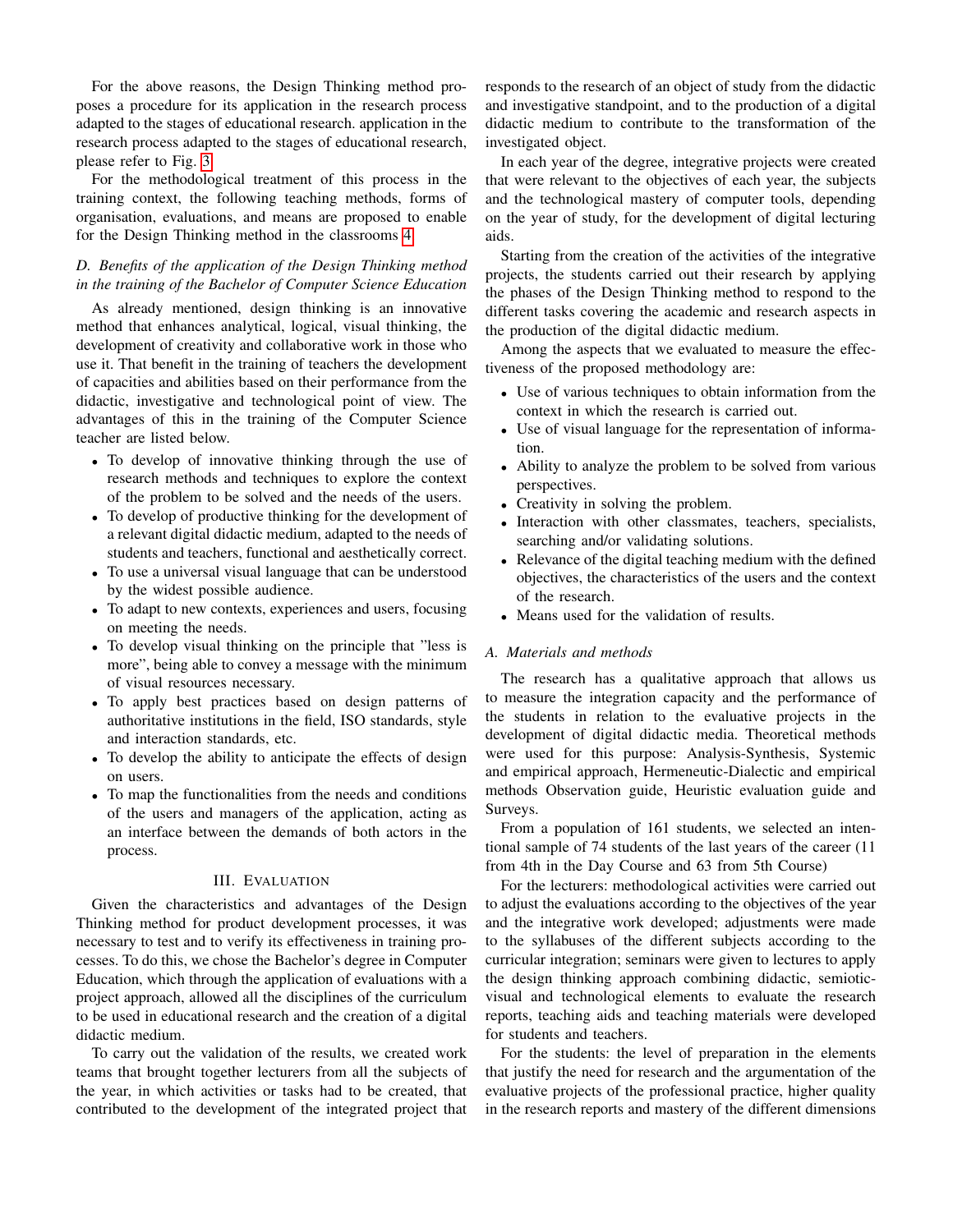<span id="page-5-0"></span>

Fig. 3: Stages of the Design Thinking method in integrative exercises for the elaboration of digital didactic media in the Bachelor's degree in Computer Science education.

<span id="page-5-1"></span>![](_page_5_Figure_2.jpeg)

Fig. 4: Representation of the didactic components.

of the process of elaboration of digital didactic media was raised.

# *B. Results*

An observation guide was applied as a result of the participation in the integration project tribunals and the presentation of the research work. Of the 74 students, 44 (59.4%) were evaluated. The quality of compliance with each indicator was evaluated on a scale of 1-5, Table [I](#page-5-2) is a summary of the results of the guide applied.

We analysed the obtained results, despite the fact that in all the indicators, the evaluation of 4 and 5 predominates, unfortunately, stand out that creativity in the solution of the problem, ability to analyse the problem to be solved from diverse perspectives and interaction with other classmates, lecturers and specialists in the inquiry for and/or validation of solutions. In this respect, the search for simple solutions, the abuse of pre-designed templates to create digital teaching aids, the lack of capacity for innovation and the search for new tools to solve the problems have significantly impacted

#### TABLE I: Results obtained

<span id="page-5-2"></span>

| Indicators $\downarrow$ ——— Scale $\rightarrow$ | 1             | 2 | 3   | 4  | 5  |
|-------------------------------------------------|---------------|---|-----|----|----|
| Use of various techniques to obtain informa-    |               |   | 6   | 8  | 86 |
| tion from the context in which the research     |               |   |     |    |    |
| is carried out.                                 |               |   |     |    |    |
| Background study                                |               |   |     | 4  | 96 |
| Use of visual language for the representa-      |               |   |     | 9  | 91 |
| tion of information.                            |               |   |     |    |    |
| Ability to analyze the problem to be solved     |               | 2 | 8   | 12 | 78 |
| from various perspectives.                      |               |   |     |    |    |
| Creativity in solving the problem.              | $\mathcal{F}$ | 3 | 12  | 10 | 72 |
| Interaction with other classmates, teachers,    |               | 4 | 12. | 60 | 24 |
| specialists, searching and / or validating      |               |   |     |    |    |
| solutions.                                      |               |   |     |    |    |
| Relevance of the digital teaching medium        |               |   |     | 85 | 15 |
| with the defined objectives, the character-     |               |   |     |    |    |
| istics of the users and the context of the      |               |   |     |    |    |
| research.                                       |               |   |     |    |    |
| Means used for the validation of the results    |               |   | 10  | 68 | 22 |

the skills and competencies of the participants to solve the problems arising in their projects. Moreover, difficulties persist in teamwork and assigning and fulfilling roles and/or tasks in